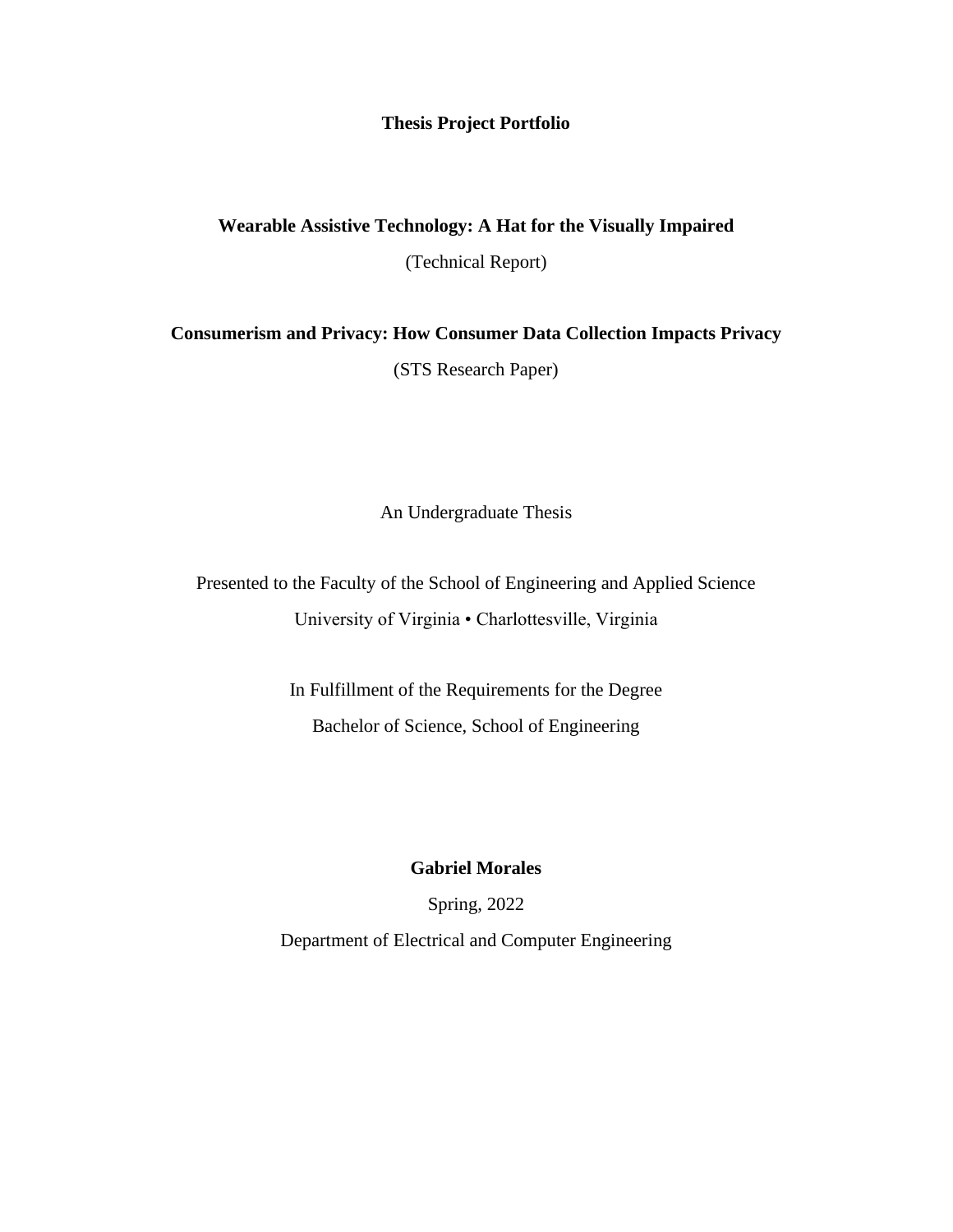## **Table of Contents**

Sociotechnical Synthesis

Wearable Assistive Technology: A Hat for the Visually Impaired

Consumerism and Privacy: How Consumer Data Collection Impacts Privacy

Prospectus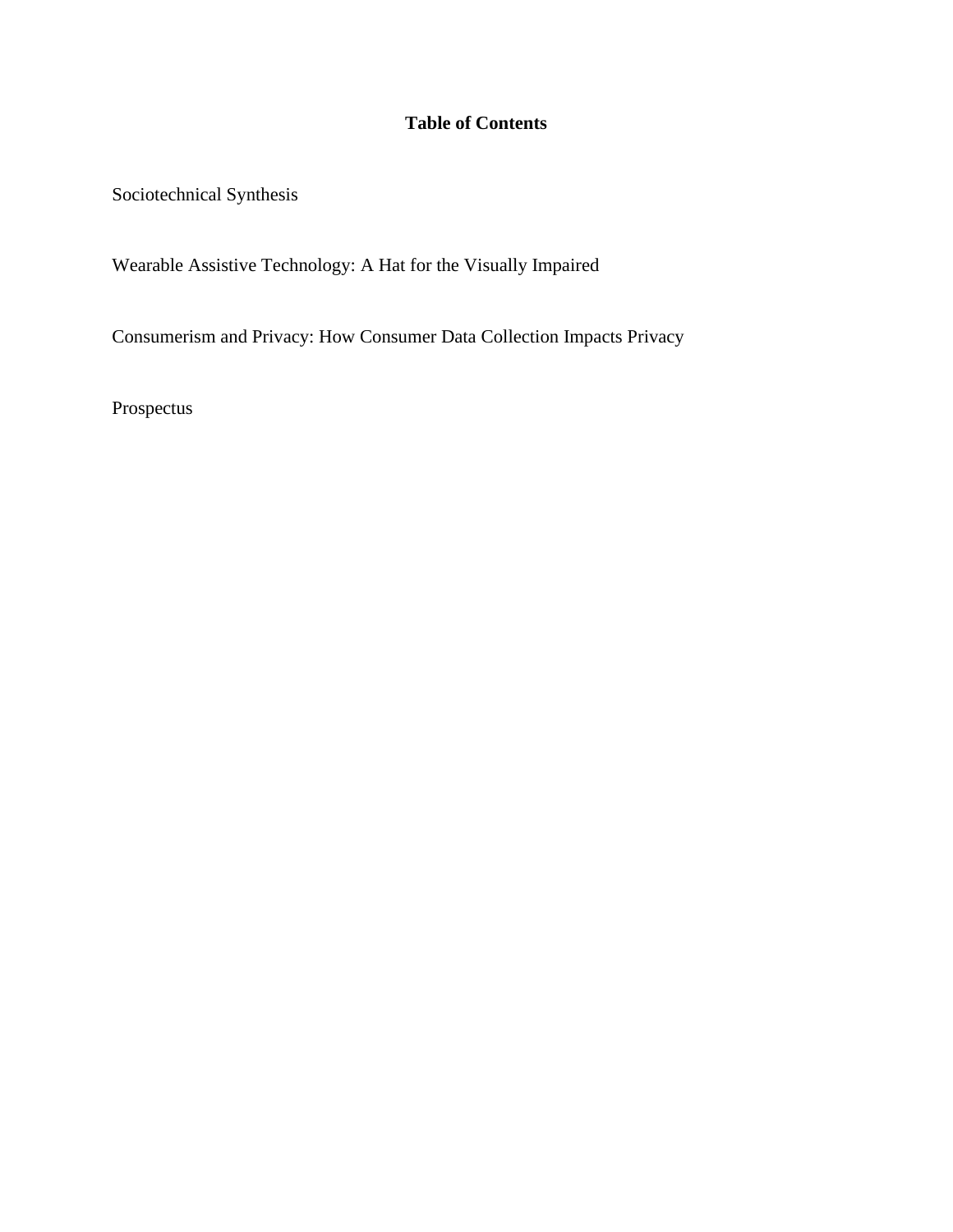## **Sociotechnical Synthesis**

The development of embedded systems to aid in mobility of disabled individuals has been a recurring theme in the field of engineering. Specifically, engineers have attempted to develop wearable products that help provide individuals with sensory feedback about their surroundings so that they can navigate their environment unassisted. The technical project developed by the capstone team sought to continue this exploration by designing a visual assistant hat with an integrated embedded system to help guide blind and deaf individuals. The goal of this project was to provide a hands free, self-contained, and compact device for disabled individuals so that they can independently navigate their environment. The team was able to achieve this goal by developing a prototype for a visual assistant device that was unique to any current device on the market.

While there are still improvements that need to be made before the device can be used by the public, this project has given the capstone team the ability to apply degree-related knowledge to design a product that will benefit society in the future. Additionally, this project has given the capstone team the skills necessary to identify the societal implications of creating any publicly available product and the ways in which engineers can prevent potential harm to the end-user. One potential idea that was examined and inspired the STS research project was allowing the device to collect usage data and connect to the internet, which is common amongst most modern wearable devices. This collected data could have been used to make system improvements and allow for the development of other features, such as user location notifications to caregivers or family members. However, this raised several questions about the implications of this data collection and whether or not it would be an infringement on the user's personal privacy.